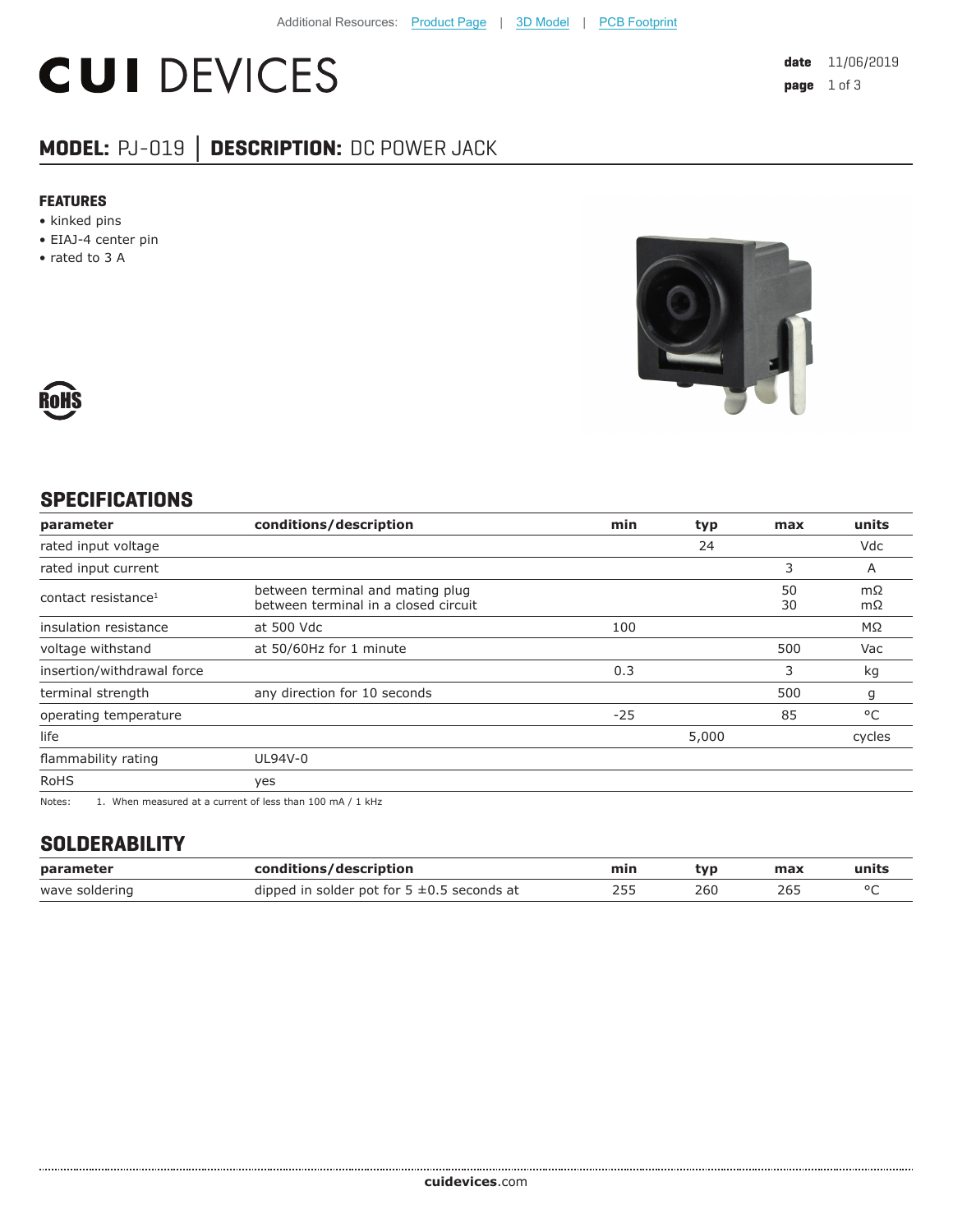#### **MECHANICAL DRAWING**

units: mm

TOLERANCE:  $X.X \pm 0.2$ mm  $X.XX \pm 0.1$ mm X.XXX ±0.05mm



| MATERIAL     | <b>PLATING</b> |
|--------------|----------------|
| brass        | tin            |
| brass        | tin            |
| copper alloy | tin            |
| brass        | tin            |
| PBT          |                |
|              |                |











MATING PLUG Jack Insertion Depth: 9.0mm

| Schematic | $\overline{\phantom{a}}$ |  |
|-----------|--------------------------|--|
| Model     | Center Pin               |  |
| PJ-019    | $EIAJ-4(1 mm)$           |  |